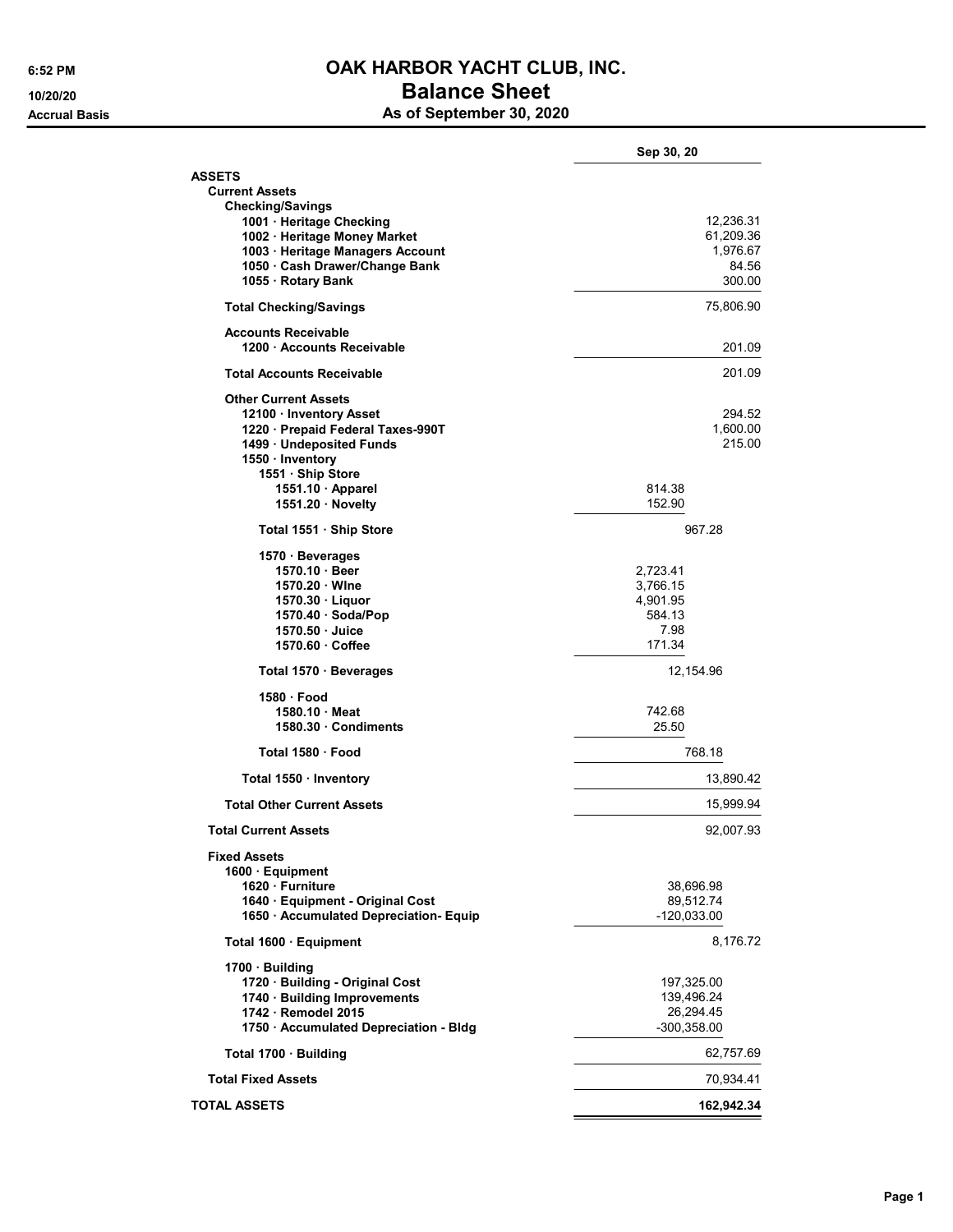## 6:52 PM **OAK HARBOR YACHT CLUB, INC.** 10/20/20 **Balance Sheet** Accrual Basis **Accrual Basis** As of September 30, 2020

|                                                                      | Sep 30, 20  |
|----------------------------------------------------------------------|-------------|
| <b>LIABILITIES &amp; EQUITY</b><br>Liabilities                       |             |
| <b>Current Liabilities</b>                                           |             |
| <b>Accounts Payable</b><br>2000 · Accounts Payable                   | $-150.01$   |
| <b>Total Accounts Payable</b>                                        | -150.01     |
| <b>Credit Cards</b>                                                  |             |
| 1081 · Heritage CC - Mike Rowe                                       | 162.41      |
| 1082 · Heritage CC - Ken Cannizzaro                                  | 171.30      |
| 1084 · Heritage Credit Cd-Terry Sparks                               | -526.61     |
| <b>Total Credit Cards</b>                                            | $-192.90$   |
| <b>Other Current Liabilities</b>                                     |             |
| 1250 · Pre-Paid Membership Dues                                      | 100.00      |
| 2100 · Payroll Liabilities                                           |             |
| 2140 · Employment Security - Employer                                | 7.07        |
| 2150 · 941 Tax Payable                                               |             |
| 2150.10 · Social Security - Employer                                 | -449.32     |
| 2150.20 Social Security - Employee                                   | $-636.71$   |
| 2150.30 Medicare - Employer                                          | $-105.06$   |
| 2150.40 · Medicare - Employee                                        | $-157.74$   |
| 2150 · 941 Tax Payable - Other                                       | 537.31      |
| Total 2150 · 941 Tax Payable                                         | $-811.52$   |
| 2160 FUTA Tax Payable                                                | 2.20        |
| 2170 · Labor & Industries Tax Payable                                |             |
| 2170.10 L&I - Employer                                               | 239.70      |
| 2170.20 · L & I - Employee                                           | 15.88       |
| Total 2170 · Labor & Industries Tax Payable                          | 255.58      |
| 2190 · Family Leave - Employee                                       | $-3.52$     |
| Total 2100 · Payroll Liabilities                                     | -550.19     |
| 2191 · Keg Deposit                                                   | 691.00      |
| 2200 · Sales Tax Payable                                             | 209.99      |
| 2250 · Tips Payable                                                  | 663.56      |
| <b>Total Other Current Liabilities</b>                               | 1,114.36    |
| <b>Total Current Liabilities</b>                                     | 771.45      |
| <b>Total Liabilities</b>                                             | 771.45      |
| <b>Equity</b>                                                        |             |
| 3100 · Retained Earnings<br>3300 · Capital Improvement Fund          | 115,912.74  |
| 3301 · Capital Improvement Income                                    | 1,835.23    |
| Total 3300 · Capital Improvement Fund                                | 1.835.23    |
| 3400 · Furnace Fund                                                  |             |
| 3400.2 · Furnace Fund Expenses                                       | -4,656.35   |
| 3400.3 · Furnace Fund Balance                                        | 5,825.47    |
| Total 3400 · Furnace Fund                                            | 1,169.12    |
| 3600 · Sail Fleet Equipment Reserve<br>3700 · Reserve for Buccaneers | $-320.20$   |
| 3700.1 Buccaneers Income                                             | 7,439.39    |
| 3700.2 Buccaneers Fund Deduction                                     | $-6,408.00$ |
| 3700.4 · Buccaneers Fund Balance                                     | 3,903.37    |
|                                                                      |             |
| Total 3700 · Reserve for Buccaneers                                  | 4,934.76    |